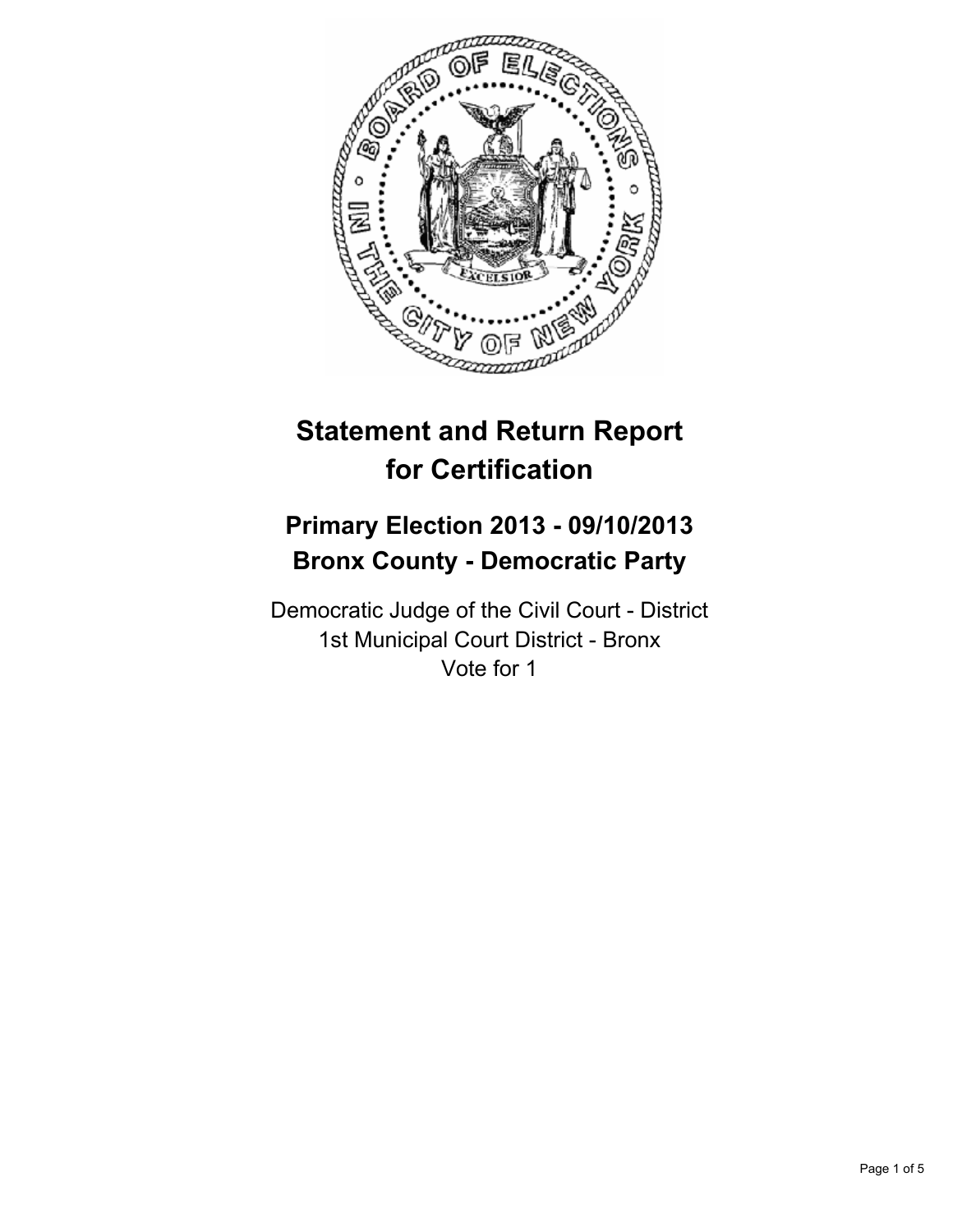

## **Assembly District 78**

| <b>Total Votes</b>   | 214      |
|----------------------|----------|
| ARMANDO MONTANO      | 125      |
| LUCIANNA LOCOROTONDO | 89       |
| <b>AFFIDAVIT</b>     | 6        |
| SPECIAL PRESIDENTIAL | $\Omega$ |
| <b>FEDERAL</b>       | 0        |
| ABSENTEE/MILITARY    | 5        |
| <b>EMERGENCY</b>     | 0        |

## **Assembly District 79**

| <b>Total Votes</b>   | 972 |
|----------------------|-----|
| ARMANDO MONTANO      | 627 |
| LUCIANNA LOCOROTONDO | 345 |
| AFFIDAVIT            | 28  |
| SPECIAL PRESIDENTIAL | 0   |
| <b>FEDERAL</b>       | 0   |
| ABSENTEE/MILITARY    | 35  |
| <b>EMERGENCY</b>     | 9   |

## **Assembly District 80**

| <b>EMERGENCY</b>                   | 165   |
|------------------------------------|-------|
| ABSENTEE/MILITARY                  | 262   |
| FEDERAL                            | 0     |
| SPECIAL PRESIDENTIAL               | 0     |
| AFFIDAVIT                          | 88    |
| LUCIANNA LOCOROTONDO               | 1,597 |
| ARMANDO MONTANO                    | 2,050 |
| JUDY PERONY (WRITE-IN)             |       |
| UNATTRIBUTABLE WRITE-IN (WRITE-IN) |       |
| <b>Total Votes</b>                 | 3,649 |

#### **Assembly District 81**

| <b>EMERGENCY</b>     | 0   |
|----------------------|-----|
| ABSENTEE/MILITARY    | 19  |
| <b>FEDERAL</b>       | 0   |
| SPECIAL PRESIDENTIAL | 0   |
| AFFIDAVIT            | 11  |
| LUCIANNA LOCOROTONDO | 149 |
| ARMANDO MONTANO      | 333 |
| <b>Total Votes</b>   | 482 |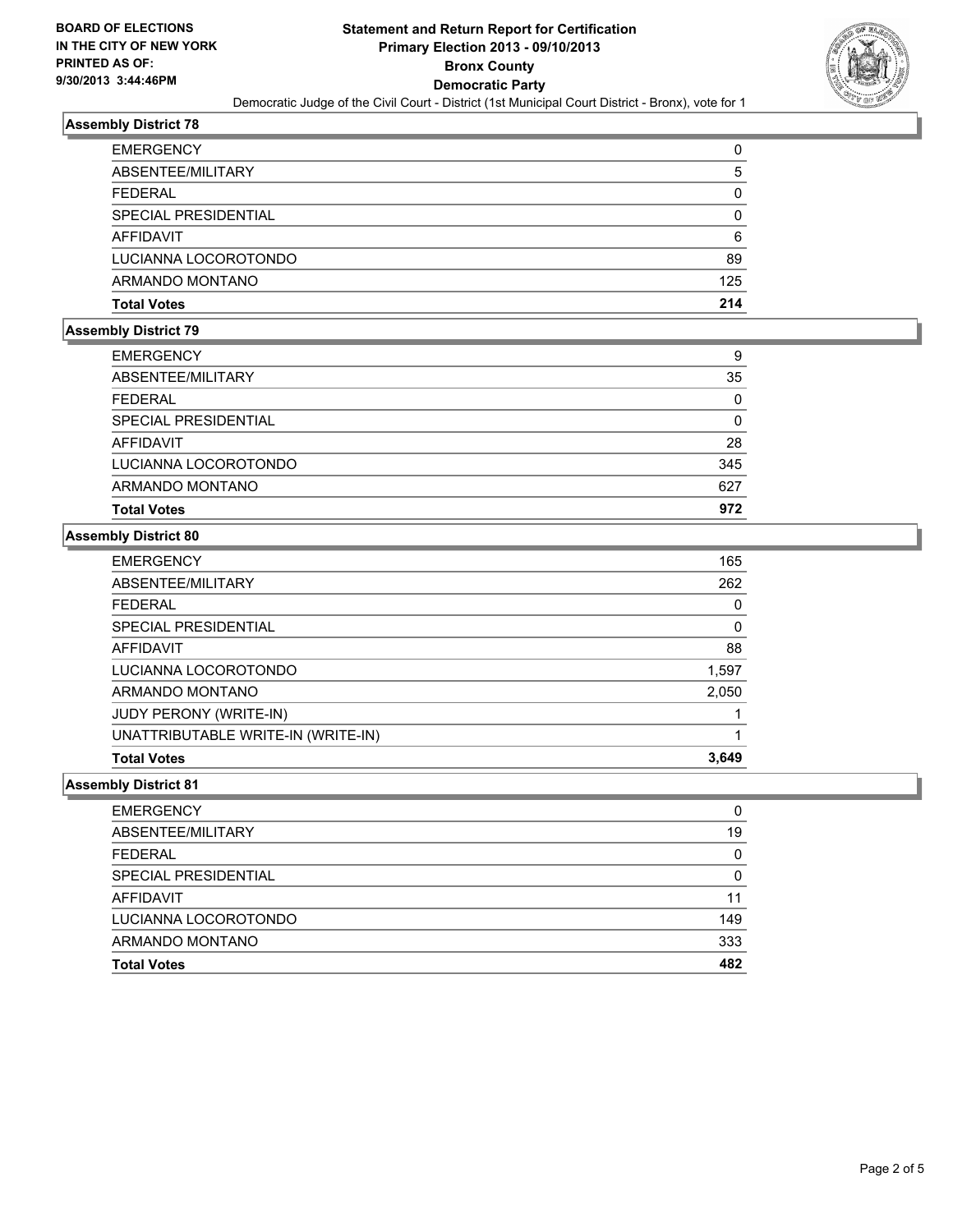

## **Assembly District 82**

| <b>EMERGENCY</b>     | 145   |
|----------------------|-------|
| ABSENTEE/MILITARY    | 220   |
| <b>FEDERAL</b>       | 0     |
| SPECIAL PRESIDENTIAL | 0     |
| AFFIDAVIT            | 97    |
| LUCIANNA LOCOROTONDO | 3,303 |
| ARMANDO MONTANO      | 3,999 |
| <b>Total Votes</b>   | 7.302 |

## **Assembly District 83**

| <b>EMERGENCY</b>     | 196   |
|----------------------|-------|
| ABSENTEE/MILITARY    | 263   |
| <b>FEDERAL</b>       | 0     |
| SPECIAL PRESIDENTIAL | 0     |
| AFFIDAVIT            | 106   |
| LUCIANNA LOCOROTONDO | 2,085 |
| ARMANDO MONTANO      | 4,152 |
| AL GORE (WRITE-IN)   |       |
| <b>Total Votes</b>   | 6,238 |

## **Assembly District 84**

| <b>EMERGENCY</b>     | 28  |
|----------------------|-----|
| ABSENTEE/MILITARY    | 10  |
| <b>FEDERAL</b>       | 0   |
| SPECIAL PRESIDENTIAL | 0   |
| AFFIDAVIT            | 15  |
| LUCIANNA LOCOROTONDO | 186 |
| ARMANDO MONTANO      | 313 |
| <b>Total Votes</b>   | 499 |

## **Assembly District 85**

| <b>EMERGENCY</b>                   | 41       |
|------------------------------------|----------|
| ABSENTEE/MILITARY                  | 133      |
| <b>FEDERAL</b>                     | $\Omega$ |
| SPECIAL PRESIDENTIAL               | $\Omega$ |
| AFFIDAVIT                          | 110      |
| LUCIANNA LOCOROTONDO               | 1,507    |
| ARMANDO MONTANO                    | 2,958    |
| UNATTRIBUTABLE WRITE-IN (WRITE-IN) |          |
| <b>Total Votes</b>                 | 4,466    |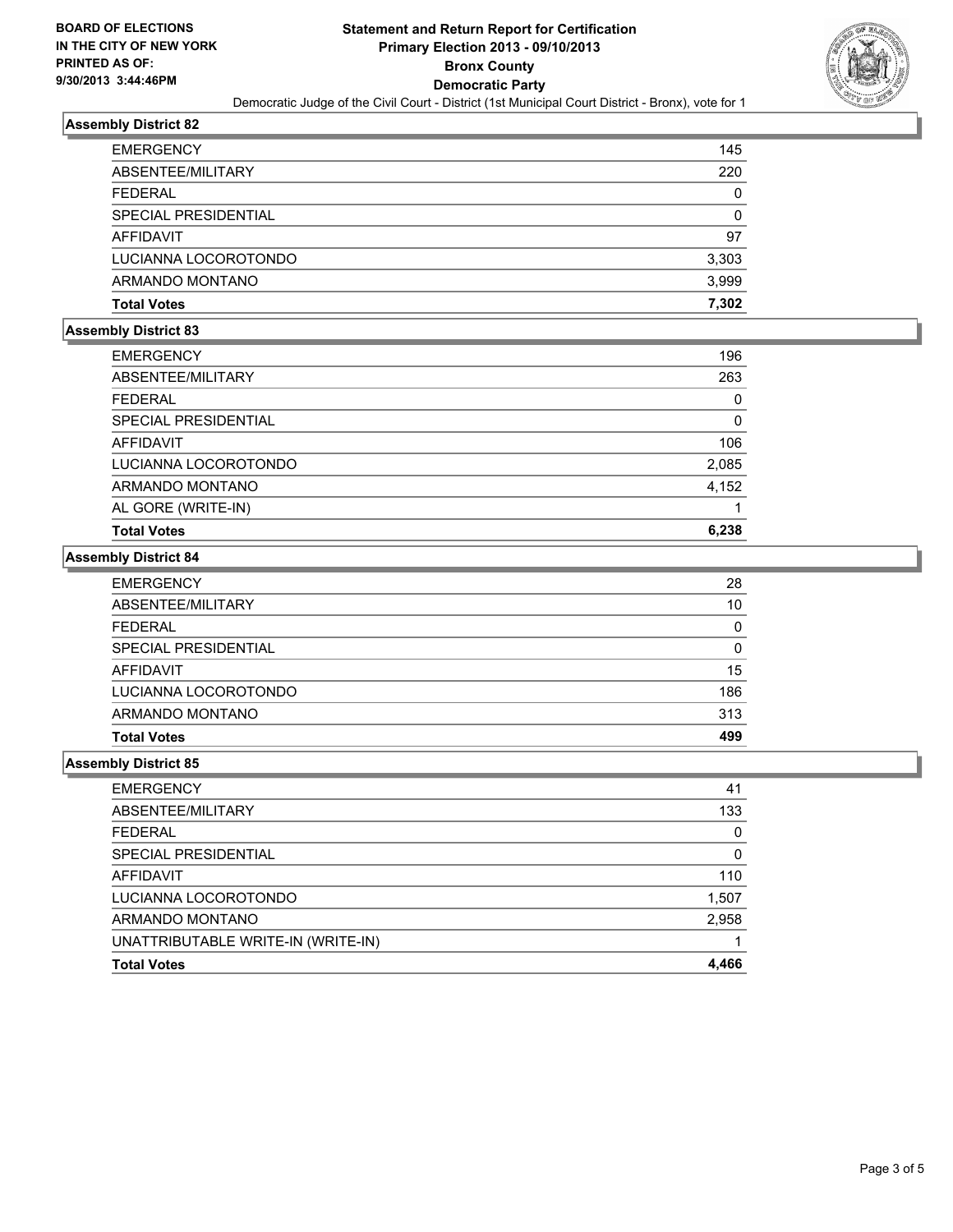

### **Assembly District 87**

| BILL THOMPSON (WRITE-IN) | 2     |
|--------------------------|-------|
|                          | 3,187 |
| ARMANDO MONTANO          |       |
| LUCIANNA LOCOROTONDO     | 1,624 |
| AFFIDAVIT                | 149   |
| SPECIAL PRESIDENTIAL     | 0     |
| <b>FEDERAL</b>           | 0     |
| ABSENTEE/MILITARY        | 134   |
| <b>EMERGENCY</b>         | 124   |